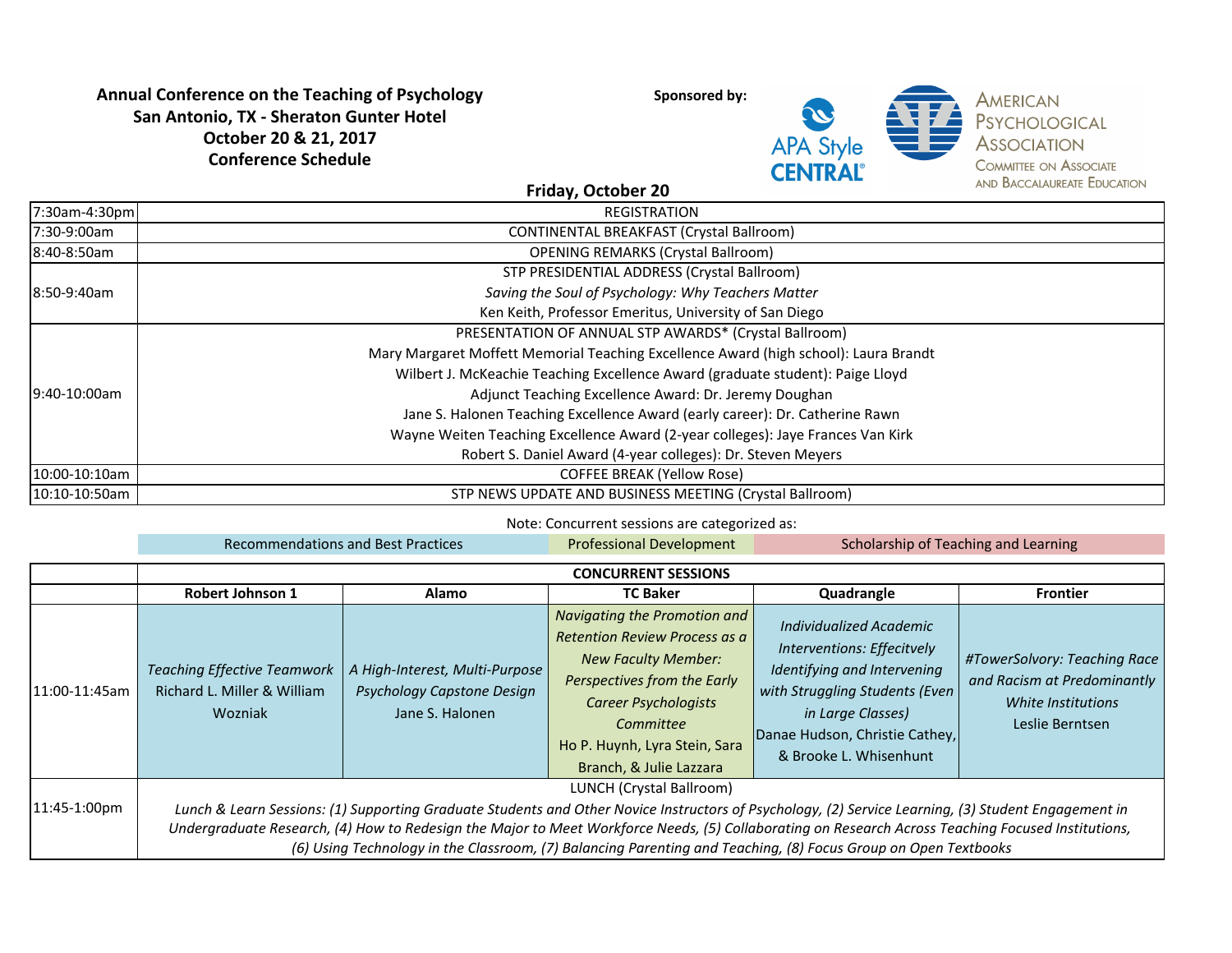#### Note: Concurrent sessions are categorized as:

Recommendations and Best Practices **Scholarship of Teaching and Learning** Recommendations and Best Practices

Professional Development

## **Friday, October 20**

|             | Robert Johnson 1                                                                                                                                                                                                                             | Alamo                                                                                                                                                                                                   | <b>TC Baker</b>                                                                                                                                                                                    | Quadrangle                                                                                                                                                                | <b>Frontier</b>                                                                                                                                                          |
|-------------|----------------------------------------------------------------------------------------------------------------------------------------------------------------------------------------------------------------------------------------------|---------------------------------------------------------------------------------------------------------------------------------------------------------------------------------------------------------|----------------------------------------------------------------------------------------------------------------------------------------------------------------------------------------------------|---------------------------------------------------------------------------------------------------------------------------------------------------------------------------|--------------------------------------------------------------------------------------------------------------------------------------------------------------------------|
| 1:10-1:30pm | <b>Model Teaching Criteria</b><br>Among Graduate Student<br><b>Instructors</b><br>Anna M. Schwartz, Ethlyn S.<br>Saltzman, Ron C. Whiteman, &<br>Patricia J. Brooks                                                                          | <b>Redesigning Your Statistics</b><br>Course to Incorporate<br>Undergraduate Research<br>Tyler Collette, & Richard L.<br>Miller                                                                         | Quasi-Experimental and<br><b>Experimental Assessment of</b><br>the Influence of an Electronic<br><b>Text on Student Learning</b><br><b>Outcomes</b><br>Lisa M. Shin, & Samuel R.<br><b>Sommers</b> | Media Psychology: Developing<br>a Class for Today's "Plugged-<br>In" Student<br>Kara Sage                                                                                 | Advancements in Psychology<br><b>Student Performance and</b><br><b>Retention Using Academic</b><br>Coaching<br>Laura A. Powell                                           |
| 1:40-2:00pm | <b>Engaging Undergraduate</b><br>Psychology Students in<br>Research Talks Via Distance<br><b>Talks</b><br>Vicki S. Gier, & David S.<br>Kreinerer                                                                                             | Examining the Impact of<br><b>Interdisciplinary Collaboration</b><br>on Research Team Creativity<br>Donald F. Graves, & Alicia J.<br><b>Harlow</b>                                                      | Lessons from Europe: Student<br>and Faculty Perceptions of an<br><b>Outcomes-Driven Curriculum</b><br>Susan A. Nolan                                                                               | Making the Case for Case<br><b>Studies: Using Case Studies for</b><br>Student Engagement and<br>Understanding<br>Amber M. Chenoweth                                       | <b>Tests that Teach: Best Practices</b><br>for Using the Immediate<br><b>Feedback Assessment</b><br>Technique (IF-AT)<br>Scott A. Hutchens, & Dusty D.<br><b>Jenkins</b> |
| 2:00-2:15pm | <b>COFFEE BREAK (Yellow Rose)</b>                                                                                                                                                                                                            |                                                                                                                                                                                                         |                                                                                                                                                                                                    |                                                                                                                                                                           |                                                                                                                                                                          |
|             | <b>Robert Johnson 1</b>                                                                                                                                                                                                                      | Alamo                                                                                                                                                                                                   | <b>TC Baker</b>                                                                                                                                                                                    | Quadrangle                                                                                                                                                                | <b>Frontier</b>                                                                                                                                                          |
| 2:20-3:05pm | How to Get the Most Out of<br>Your Academic Program<br>Review: Tips from External<br><b>Reviwers</b><br>Suzanne C. Baker, Maureen A.<br>McCarthy, Richard L. Miller, R.<br>Eric Landrum, Noland White,<br>Karen Brakke, & Jane S.<br>Halonen | Level-Up your Students' Skills<br>with Team-Based Learning<br>Yuliana Zaikman, Laura<br>Madson, & Jamie Hughes                                                                                          | Setting the Stage with the<br>Course Syllabus: How Project<br>Syllabus Can Help You Make a<br><b>Great First Impression</b><br>Beth Venzke, & DeDe<br>Wohlfarth                                    | <b>Organization and Maintenance</b><br>of an Undergraduate Research<br>Program with First-Generation<br><b>College Students</b><br>Rachel T. Walker, & Heather M.<br>Hill | Integrated Lesson Planning in<br><b>Online Psychology Courses</b><br>JuliaGrace J. Jester                                                                                |
| 3:15-3:35pm | Is it Chick-Fil-A or NASA? A<br><b>National Study of the Public</b><br>Perception of Psychology as a<br><b>Science</b><br>Karen Z. Naufel, & Aaron S.<br>Richmond                                                                            | <b>Data-Based Reasoning</b><br>Modules for Small, Large, and<br><b>Online Introductory Psychology</b><br>Classes<br>Raechel N. Soicher, Kathryn<br>Becker-Blease, Courtney<br>Stevens, & Melissa Witkow | Applying the Science of<br>Learning to the Classroom<br>Jeffrey R. Stowell                                                                                                                         | Kid N' Play: Pop Culture,<br>Humor, and Childhood<br>Memories in the Classroom<br>Katherine N. Wickes, Benjamin<br>White, & Shaan Shahabuddin                             | <b>Experiential and Service</b><br>Learning in a Research Design<br>and Statistics Course<br>Karenna F. Malavanti                                                        |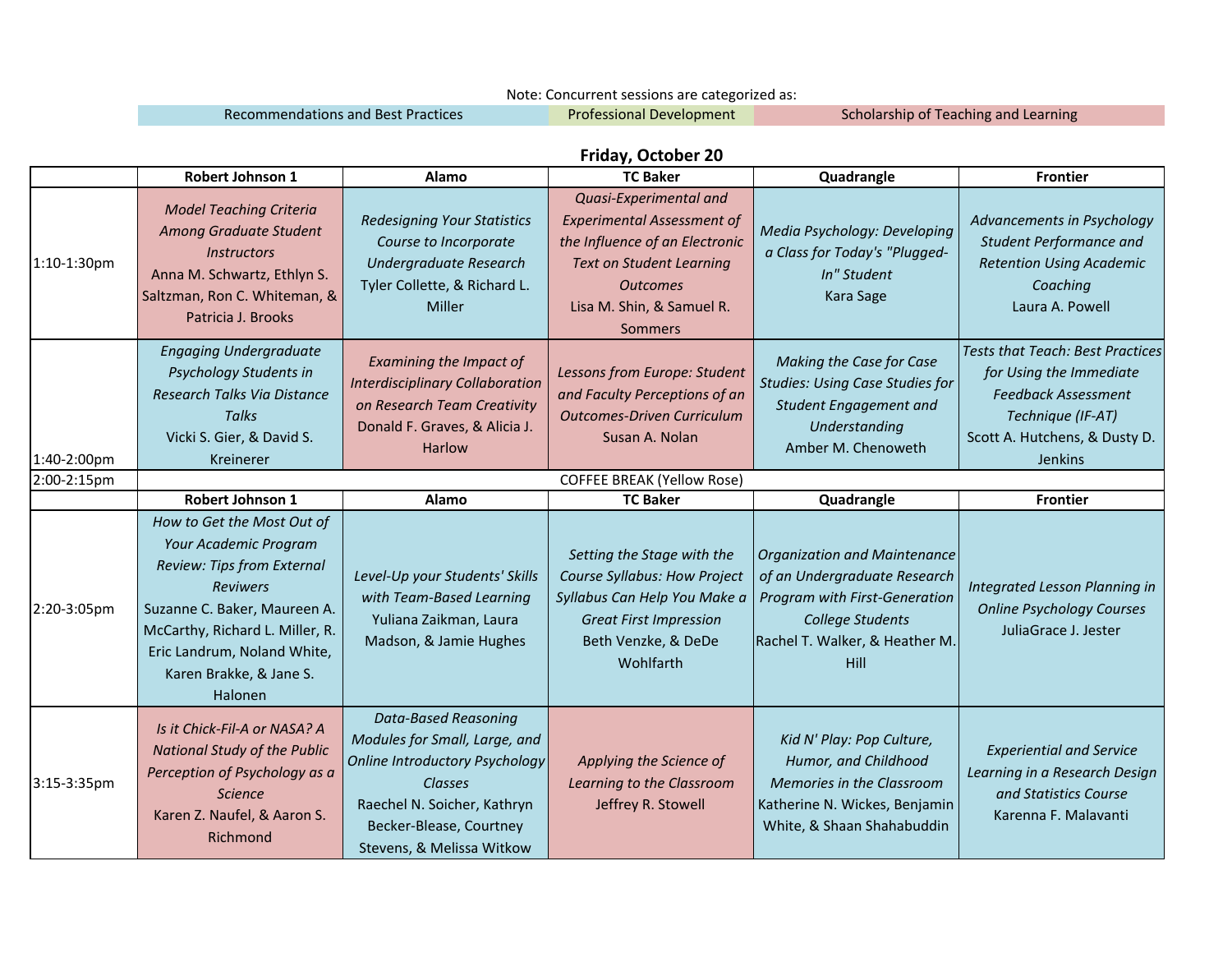|               | Friday, October 20                                                                                         |
|---------------|------------------------------------------------------------------------------------------------------------|
|               | INVITED ADDRESS (Crystal Ballroom)                                                                         |
| $3:45-4:45pm$ | Feminism and Gender in the Psychology Classroom: Why We Need Them Now More Than Ever                       |
|               | Alexandra Rutherford, York University                                                                      |
| 4:45-6:00pm   | SOCIAL HOUR (Yellow Rose)                                                                                  |
| 5:00-6:15pm   | POSTER SESSION (Yellow Rose & Gunter Terrace)                                                              |
| 6:15pm-?      | DINNER ON YOUR OWN (But sign up to join other conference participants for dinner somewhere in San Antonio) |

Note: Concurrent sessions are categorized as:

Professional Development Recommendations and Best Practices **Scholarship of Teaching and Learning** Recommendations and Best Practices

## **Saturday October 21**

| 7:30-8:30am   | <b>BUFFET BREAKFAST (Crystal Ballroom)</b>                                                                                                                                              |                                                                                                                                                                      |                                                                                                                                                                                                                                                                                                         |                                                                                                                                                                                                       |                                                                                                                                    |
|---------------|-----------------------------------------------------------------------------------------------------------------------------------------------------------------------------------------|----------------------------------------------------------------------------------------------------------------------------------------------------------------------|---------------------------------------------------------------------------------------------------------------------------------------------------------------------------------------------------------------------------------------------------------------------------------------------------------|-------------------------------------------------------------------------------------------------------------------------------------------------------------------------------------------------------|------------------------------------------------------------------------------------------------------------------------------------|
|               | <b>Robert Johnson 1</b>                                                                                                                                                                 | Alamo                                                                                                                                                                | <b>TC Baker</b>                                                                                                                                                                                                                                                                                         | <b>Mahncke</b>                                                                                                                                                                                        | <b>Frontier</b>                                                                                                                    |
| 8:40-9:25am   | The Employable Skills Self-<br><b>Efficacy Survey: Facilitating</b><br><b>Workforce Preparation among</b><br><b>Psychology Students</b><br>Natalie J. Ciarocco, & David B.<br>Strohmetz | <b>Expanding the Lens of Civic</b><br><b>Engagement Through Service</b><br>Lori Simons                                                                               | We'll Tell You What We Want,<br>What We Really, Really Want!<br>Graduate Students' Perceptions<br>about the Benefits of a<br>Graduate-Level Professional<br><b>Development Course</b><br>Tessa A. Thomas, Emily A.<br>Sanchez, Neusha Khaleghi,<br>Hernan Escobar, James K. Kunz,<br>& Dusty D. Jenkins | <b>Intercepting Anxiety: The</b><br>Development and Assessment<br>of a Socio-Emotional Learning-<br><b>Based Program in the College</b><br>Classroom<br>Shevaun L. Stocker, & Kristel<br>M. Gallagher | Viewing Ethics from the<br><b>Student Scientist's Perspective</b><br>Daniel P. Courts, & Holly E.<br>Tatum                         |
| 9:35-9:55am   | Making the "Mean"<br><b>Meaningful: A New Strategy</b><br>for Student Engagement in<br><b>Statistics Courses</b><br>Janet M. Peters                                                     | <b>Practice Makes Perfect:</b><br>Motivating Students to Practice<br>Retrieval in Introductory<br><b>Psychology Courses</b><br>Sara E. Branch, & Jordan D.<br>Troisi | Implementing the APA "Big<br>Problems" Activity in<br><b>Introductory Psychology</b><br>Laura A. Freberg                                                                                                                                                                                                | Creating a Course Website to<br><b>Bonnie Perdue</b>                                                                                                                                                  | Blended Learning: Lessons and<br><b>Applications</b><br>Foster Interaction and Learning Laura Chesniak-Phipps, & Laura<br>R. Terry |
| 10:00-10:20am | <b>COFFEE BREAK (Yellow Rose)</b>                                                                                                                                                       |                                                                                                                                                                      |                                                                                                                                                                                                                                                                                                         |                                                                                                                                                                                                       |                                                                                                                                    |